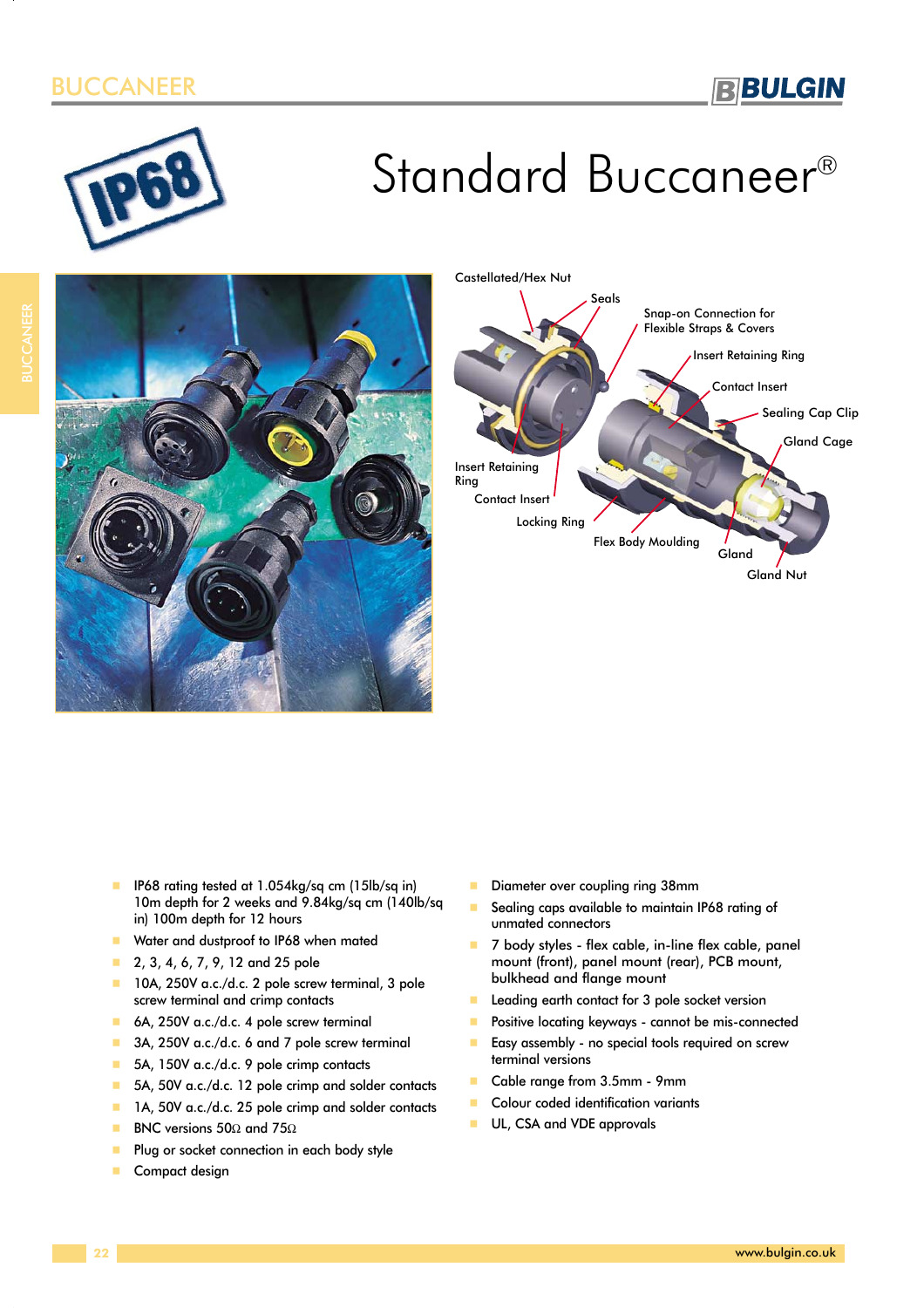

# Standard Buccaneer®

### **FLEX CABLE CONNECTOR**



- - Mates with In-Line Flex or Panel Mounting Versions
- -Screw Locking Ring
- -Pin or Socket Versions
- - Leading Earth on 3 pole connectors
- - Poles 2, 3, 4, 6, 7, 9, 12, 25 or BNC
- - Standard Cable Acceptance (2 to 9 pole) 6-8mm, 3.5- 9mm with alternative glands



BUCCANEER

| <b>Poles</b>                                      | <b>Termination</b>                                                                                            | <b>Pin Contacts</b>                                                                                                                                 | <b>Socket Contacts</b>                                                                                   | Contacts                                                                                                                                                                                                    |
|---------------------------------------------------|---------------------------------------------------------------------------------------------------------------|-----------------------------------------------------------------------------------------------------------------------------------------------------|----------------------------------------------------------------------------------------------------------|-------------------------------------------------------------------------------------------------------------------------------------------------------------------------------------------------------------|
| 6<br>12<br>25<br>$50\Omega$ BNC<br>$75\Omega$ BNC | Screw<br>Screw<br>Crimp<br>Screw<br>Screw<br>Screw<br>Crimp<br>Crimp/Solder<br>Crimp/Solder<br>Crimp<br>Crimp | PX0736/P<br>PX0731/P<br><b>PX0776/P</b><br>PX0748/P<br>PX0739/P<br>PX0745/P<br>PX0728/P<br>PX0794/P<br>PX0820/P<br>PX0742/P/50OHM<br>PX0742/P/75OHM | PX0736/S<br>PX0731/S<br>PX0776/S<br>PX0748/S<br>PX0739/S<br>PX0745/S<br>PX0728/S<br>PX0794/S<br>PX0820/S | Supplied Fitted<br>Supplied Fitted<br>Supplied Loose<br>Supplied Fitted<br>Supplied Fitted<br>Supplied Fitted<br>Supplied Loose<br>Order Separately<br>Order Separately<br>Supplied Loose<br>Supplied Loose |

### **IN-LINE FLEX CABLE CONNECTOR**



- - Mates with Flex Cable **Connector**
- -Pin or Socket Versions
- - Leading Earth on 3 pole connectors
- - Poles 2, 3, 4, 6, 7, 9, 12, 25 or BNC
- - Standard Cable Acceptance (2 to 9 pole) 6-8mm, 3.5- 9mm with alternative glands



| <b>Poles</b>   | <b>Termination</b> | <b>Pin Contacts</b> | <b>Socket Contacts</b> | Contacts         |
|----------------|--------------------|---------------------|------------------------|------------------|
|                | Screw              | <b>PX0737/P</b>     | PX0737/S               | Supplied Fitted  |
|                | Screw              | PX0732/P            | PX0732/S               | Supplied Fitted  |
|                | Crimp              | <b>PX0778/P</b>     | PX0778/S               | Supplied Loose   |
|                | Screw              | PX0749/P            | PX0749/S               | Supplied Fitted  |
| 6              | Screw              | PX0740/P            | PX0740/S               | Supplied Fitted  |
|                | Screw              | PX0746/P            | PX0746/S               | Supplied Fitted  |
| 9              | Crimp              | PX0729/P            | PX0729/S               | Supplied Loose   |
| 12             | Crimp/Solder       | PX0795/P            | PX0795/S               | Order Separately |
| 25             | Crimp/Solder       | PX0821/P            | PX0821/S               | Order Separately |
| $50\Omega$ BNC | Crimp              |                     | PX0743/S/50OHM         | Supplied Loose   |
| $75\Omega$ BNC | Crimp              |                     | PX0743/S/75OHM         | Supplied Loose   |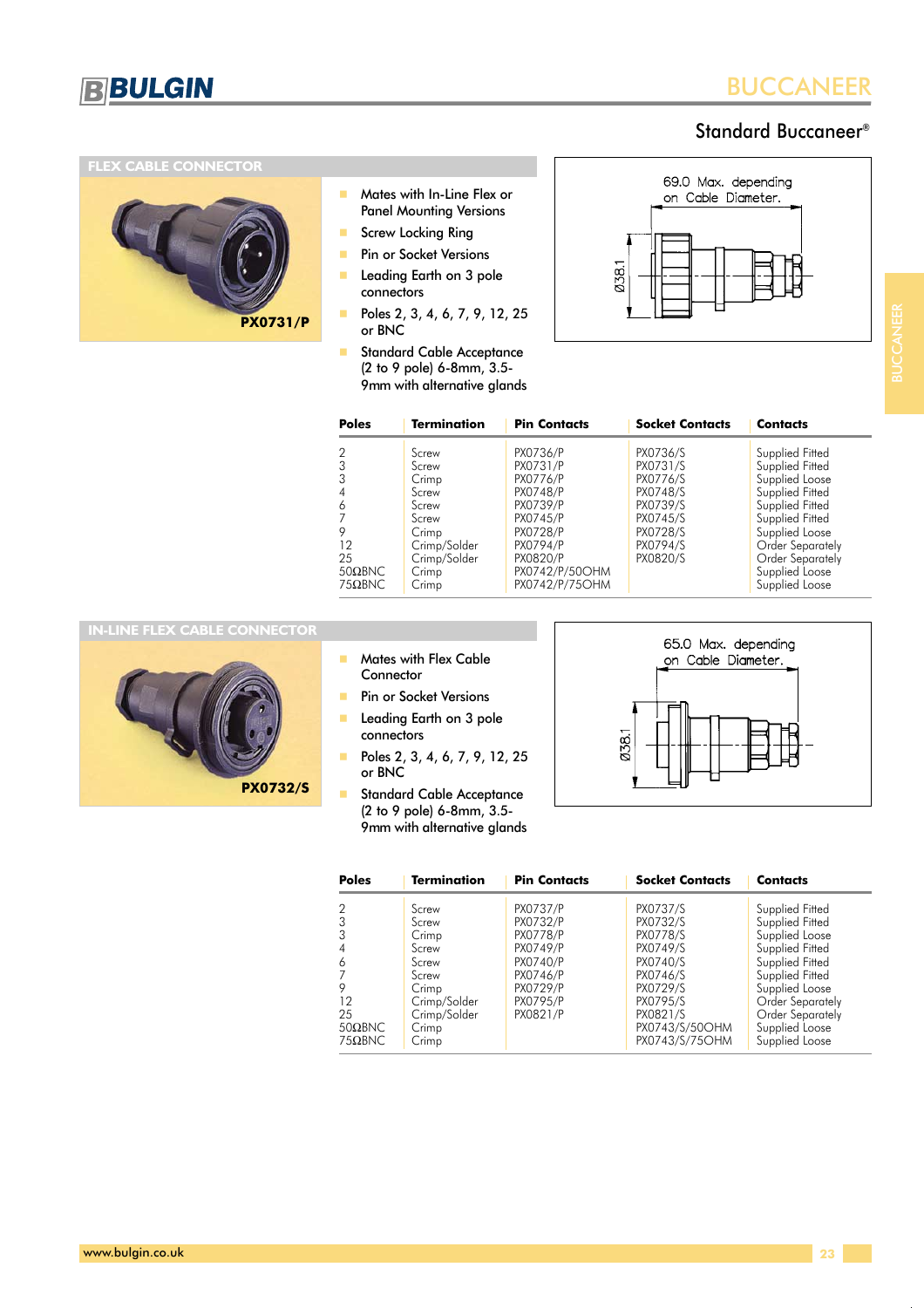

# Standard Buccaneer®

# **FRONT PANEL MOUNTING CONNECTOR**



- - Mates with Flex Cable **Connector**
- -Front panel mounting
- -Single Hole Fixing
- -Pin or Socket Versions
- - Poles 2, 3, 4, 6, 7, 9, 12, 25 or BNC



| <b>Poles</b>   | <b>Termination</b> | <b>Pin Contacts</b> | <b>Socket Contacts</b> | <b>Contacts</b>  |
|----------------|--------------------|---------------------|------------------------|------------------|
| $\overline{2}$ | Screw              | PX0735/P            | PX0735/S               | Supplied Fitted  |
| 3              | Screw              | <b>PX0730/P</b>     | PX0730/S               | Supplied Fitted  |
|                | Crimp              | <b>PX0779/P</b>     | PX0779/S               | Supplied Loose   |
|                | Screw              | <b>PX0747/P</b>     | PX0747/S               | Supplied Fitted  |
| 6              | Screw              | PX0738/P            | PX0738/S               | Supplied Fitted  |
|                | Screw              | PX0744/P            | PX0744/S               | Supplied Fitted  |
| 9              | Crimp              | PX0727/P            | PX0727/S               | Supplied Loose   |
| 12             | Crimp/Solder       | PX0796/P            | PX0796/S               | Order Separately |
| 25             | Crimp/Solder       | PX0822/P            | PX0822/S               | Order Separately |
| $50\Omega$ BNC | Crimp              |                     | PX0741/S/50OHM         | Supplied Loose   |
| $75\Omega$ BNC | Crimp              |                     | PX0741/S/75OHM         | Supplied Loose   |

### **REAR PANEL MOUNTING CONNECTOR**

**PX0709/x/xx**

- - Mates with Flex Cable **Connector**
- 
- -Rear panel mounting
- -Single Hole Fixing
- -Pin or Socket Versions
- - Poles 2, 3, 4, 6, 7, 9, 12 or 25



| <b>Poles</b> | <b>Termination</b> | <b>Pin Contacts</b> | <b>Socket Contacts</b> | <b>Contacts</b>  |
|--------------|--------------------|---------------------|------------------------|------------------|
|              | Screw              | PX0709/P/02         | PX0709/S/02            | Supplied Fitted  |
|              | Screw              | PX0709/P/03         | PX0709/S/03            | Supplied Fitted  |
|              | Crimp              | PX0708/P/03         | PX0708/S/03            | Supplied Loose   |
|              | Screw              | PX0709/P/04         | PX0709/S/04            | Supplied Fitted  |
| 6            | Screw              | PX0709/P/06         | PX0709/S/06            | Supplied Fitted  |
|              | Screw              | PX0709/P/07         | PX0709/S/07            | Supplied Fitted  |
|              | Crimp              | PX0708/P/09         | PX0708/S/09            | Supplied Loose   |
| 12           | Crimp/Solder       | PX0708/P/12         | PX0708/S/12            | Order Separately |
| 25           | Crimp/Solder       | PX0708/P/25         | PX0708/S/25            | Order Separately |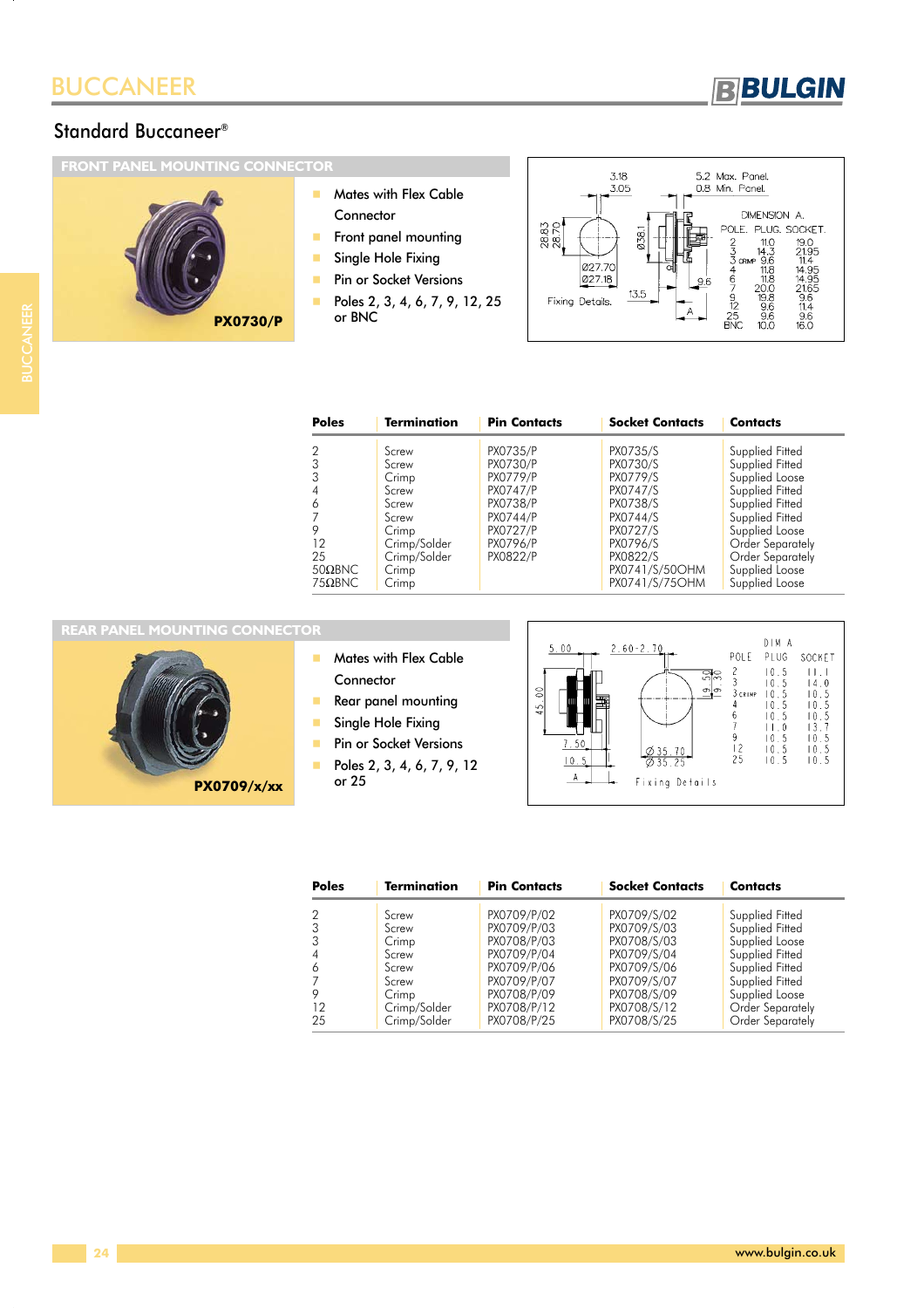

 $2.60 - 2.70$ 

 $\frac{5}{25}$ ာ $\sigma$ 

# Standard Buccaneer®

### **PCB MOUNTING CONNECTOR** 5.20 Max Panel<br>0.8 Min Panel  $11.00$  Mates with Flex Cable connector Rear panel mounting - No. poles: 3, 6, 9, 12 or 25 - Pin or socket versions - $3.50$  Pre-loaded Gold Plated contacts **PX0707/P/12** Fixing Details

| <b>Poles</b>                              | <b>Termination</b>                                                               | <b>Pin Contacts</b>                                                                    | <b>Socket Contacts</b>                                                                 | <b>Contacts</b>                                                                                                |
|-------------------------------------------|----------------------------------------------------------------------------------|----------------------------------------------------------------------------------------|----------------------------------------------------------------------------------------|----------------------------------------------------------------------------------------------------------------|
| 3<br>$\overline{4}$<br>6<br>9<br>12<br>25 | <b>PCB</b><br><b>PCB</b><br><b>PCB</b><br><b>PCB</b><br><b>PCB</b><br><b>PCB</b> | PX0707/P/03<br>PX0707/P/04<br>PX0707/P/06<br>PX0707/P/09<br>PX0707/P/12<br>PX0707/P/25 | PX0707/S/03<br>PX0707/S/04<br>PX0707/S/06<br>PX0707/S/09<br>PX0707/S/12<br>PX0707/S/25 | Supplied Fitted<br>Supplied Fitted<br>Supplied Fitted<br>Supplied Fitted<br>Supplied Fitted<br>Supplied Fitted |

### **BULKHEAD FLANGE MOUNTING CONNECTOR**



- - Mates with Flex Cable **Connector**
- -Screw Fixing Flange
- -Pin or Socket Versions
- - Poles 2, 3, 4, 6, 7, 9, 12, 25 or BNC
- - Supplied with sealing gasket and screw sealing grommets



| <b>Poles</b>                     | <b>Termination</b>                                                                          | <b>Pin Contacts</b>                                                                                                    | <b>Socket Contacts</b>                                                                                   | <b>Contacts</b>                                                                                                                                                         |
|----------------------------------|---------------------------------------------------------------------------------------------|------------------------------------------------------------------------------------------------------------------------|----------------------------------------------------------------------------------------------------------|-------------------------------------------------------------------------------------------------------------------------------------------------------------------------|
| 3<br>6<br>9<br>12<br>25          | Screw<br>Screw<br>Crimp<br>Screw<br>Screw<br>Screw<br>Crimp<br>Crimp/Solder<br>Crimp/Solder | <b>PX0757/P</b><br>PX0756/P<br>PX0787/P<br>PX0761/P<br><b>PX0758/P</b><br>PX0760/P<br>PX0762/P<br>PX0798/P<br>PX0823/P | PX0757/S<br>PX0756/S<br>PX0787/S<br>PX0761/S<br>PX0758/S<br>PX0760/S<br>PX0762/S<br>PX0798/S<br>PX0823/S | Supplied Fitted<br>Supplied Fitted<br>Supplied Loose<br>Supplied Fitted<br>Supplied Fitted<br>Supplied Fitted<br>Supplied Loose<br>Order Separately<br>Order Separately |
| $50\Omega$ BNC<br>$75\Omega$ BNC | Crimp<br>Crimp                                                                              |                                                                                                                        | PX0759/S/50OHM<br>PX0759/S/75OHM                                                                         | Supplied Loose<br>Supplied Loose                                                                                                                                        |

### **LOW PROFILE FLANGE MOUNTING CONNECTOR**



- -Screw Flange Fixing
- -Pin or Socket Versions
- - Poles 2, 3, 4, 6, 7, 9, 12, 25 or BNC
- - Mates with Flex Cable **Connector**
- - Supplied with sealing gasket and screw sealing grommets



| <b>Poles</b>   | <b>Termination</b> | <b>Pin Contacts</b> | <b>Socket Contacts</b> | <b>Contacts</b>  |
|----------------|--------------------|---------------------|------------------------|------------------|
|                | Screw              | PX0764/P            | PX0764/S               | Supplied Fitted  |
|                | Screw              | PX0765/P            | PX0765/S               | Supplied Fitted  |
|                | Crimp              | PX0781/P            | PX0781/S               | Supplied Loose   |
|                | Screw              | PX0766/P            | PX0766/S               | Supplied Fitted  |
| 6              | Screw              | PX0767/P            | PX0767/S               | Supplied Fitted  |
|                | Screw              | PX0768/P            | PX0768/S               | Supplied Fitted  |
|                | Crimp              | PX0769/P            | PX0769/S               | Supplied Loose   |
| 12             | Crimp/Solder       | <b>PX0797/P</b>     | PX0797/S               | Order Separately |
| 25             | Crimp/Solder       | PX0824/P            | PX0824/S               | Order Separately |
| $50\Omega$ BNC | Crimp              |                     | PX0763/S/50OHM         | Supplied Loose   |
| $75\Omega$ BNC | Crimp              |                     | PX0763/S/75OHM         | Supplied Loose   |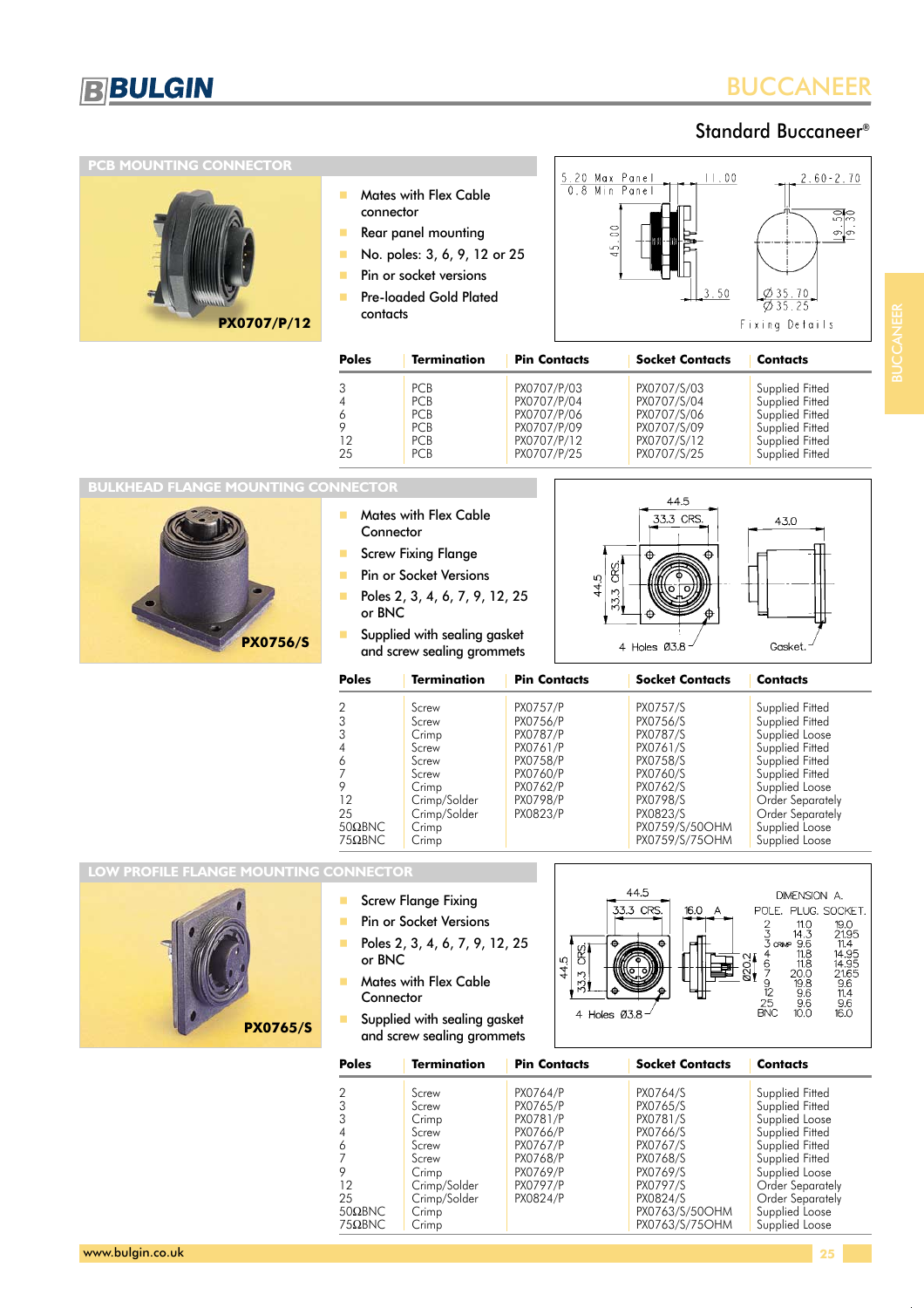## Standard Buccaneer®

**COLOURED CONTACT INSERTS**

# -With or without matching gland nut

- -Positive visual identification
- - Available in; Black, Blue, Green, Grey, Light Grey, Red, White and Yellow

# **Contact Inserts Colour Options**

| <b>Part No Suffix</b>                            | Colour                                                       |
|--------------------------------------------------|--------------------------------------------------------------|
| Blank<br>BL<br>GN<br>GY<br>IG<br>RD<br><b>WH</b> | Black<br>Blue<br>Green<br>Grey<br>Light Grey<br>Red<br>White |
| YI                                               | Yellow                                                       |
| Insert/Gland Nut Combinations<br>1<br>2          | Insert and Gland Nut Coloured<br>Insert Only Coloured        |

RBULGIN

e. g. PX0731/P/YL1 = Yellow insert and gland nut

### **Contacts - Solder & Crimp for 12 and 25 pole**

| <b>Contacts (for 25 pole)</b><br>(Supplied in packs of 10)                                                                                                                                                            | Solder                                                                                                                | Crimp                                                      |
|-----------------------------------------------------------------------------------------------------------------------------------------------------------------------------------------------------------------------|-----------------------------------------------------------------------------------------------------------------------|------------------------------------------------------------|
| Pins<br>Sockets                                                                                                                                                                                                       | SA3180/1<br>SA3179/1                                                                                                  | SA3180<br>SA3179                                           |
| <b>Contacts (for 12 pole)</b><br>(Supplied in packs of 10)                                                                                                                                                            | Solder                                                                                                                | Crimp                                                      |
| Pins<br>Sockets                                                                                                                                                                                                       | SA3348/1<br>SA3347/1                                                                                                  | SA3348<br>SA3347                                           |
| Tools                                                                                                                                                                                                                 |                                                                                                                       |                                                            |
| Crimp Tool (25 pole)<br>Crimp Tool (12 pole)<br>Positioner (12 pole)<br>Crimp Tool (9 pole)<br>Crimp Tool (3 pole)<br>3 pole positioner<br>Insertion/Extraction Tool (25 pole)<br>Insertion/Extraction Tool (12 pole) | PNo. 13170<br>PNo. 14025<br>PNo. 14025/5AMP<br>PNo. 13826<br>PNo. 14232<br>PNo. 14232/1<br>PNo. 13027<br>PNo. 13027/1 |                                                            |
| Hex Cavities for BNC Inserts<br>Centre Contact:<br>Braid:                                                                                                                                                             |                                                                                                                       | 1.69 A/F (B.S. 'W'/ERMA XA)<br>6.48 A/F (B.S. 'E'/ERMA XH) |

### **Cable Acceptance - Alternatives**

| Cable<br><b>Diameter</b>                                      | Gland<br>Part No.                               | Gland<br>Colour                  | <b>Additional</b><br><b>Suffix</b>                                                                     |
|---------------------------------------------------------------|-------------------------------------------------|----------------------------------|--------------------------------------------------------------------------------------------------------|
| $6-8mm$<br>$3.5 - 5$ mm<br>$5-7$ mm<br>$7-9$ mm<br>Gland Pack | 12023<br>SA3426<br>12023/1<br>12023/2<br>SA3253 | Black<br>Grey<br>White<br>Yellow | Standard for 2-12 pole<br>Suffix / 04+<br>Suffix /05<br>Suffix /07*<br>Pack of 3 glands to suit cables |
|                                                               |                                                 |                                  | 3.5-5mm, 5-7mm & 7-9mm diat                                                                            |

\*Note: 7-9mm gland standard for 25 way, no suffix required. †Includes additional black gland cage for 3.5-5mm dia. cable range.

To order connector with alternative cable gland add suffix to part no. e.g. PX0731/P/07 = PX0731 3 pin connector with cable gland to suit 7-9mm dia. cable.

### **Cable Acceptance - Standard as supplied**

| <b>No. Contacts</b> | <b>Cable Diameter or Type</b> |
|---------------------|-------------------------------|
| 2-12 Pole           | $6-8mm$                       |
| 25 Pole             | $7-9$ mm                      |
| BNC 50 $\Omega$     | RG 58/CU, URM43, URM76        |
| BNC 75 $\Omega$     | URM70                         |

### - Crimp or Solder Pins and **Sockets** - Gold Plated **CONTACTS FOR 12 AND 25 POLE INSERTS**

**Coloured Inserts**

**12 & 25 way contacts**

### **ASSEMBLY TOOL**

# **PNo 13027 and 13170**

### **CABLE GLANDS**



- Pack of alternative cable glands to suit cables from 3.5 to 9mm dia.

 Crimp Tools for 3, 9,12 and 25 pole crimp contacts

Insertion/Extraction Tool for

25 pole contacts

**Current ratings:** 12 way: 5A, 50V 25 way: 1A, 50V

-

-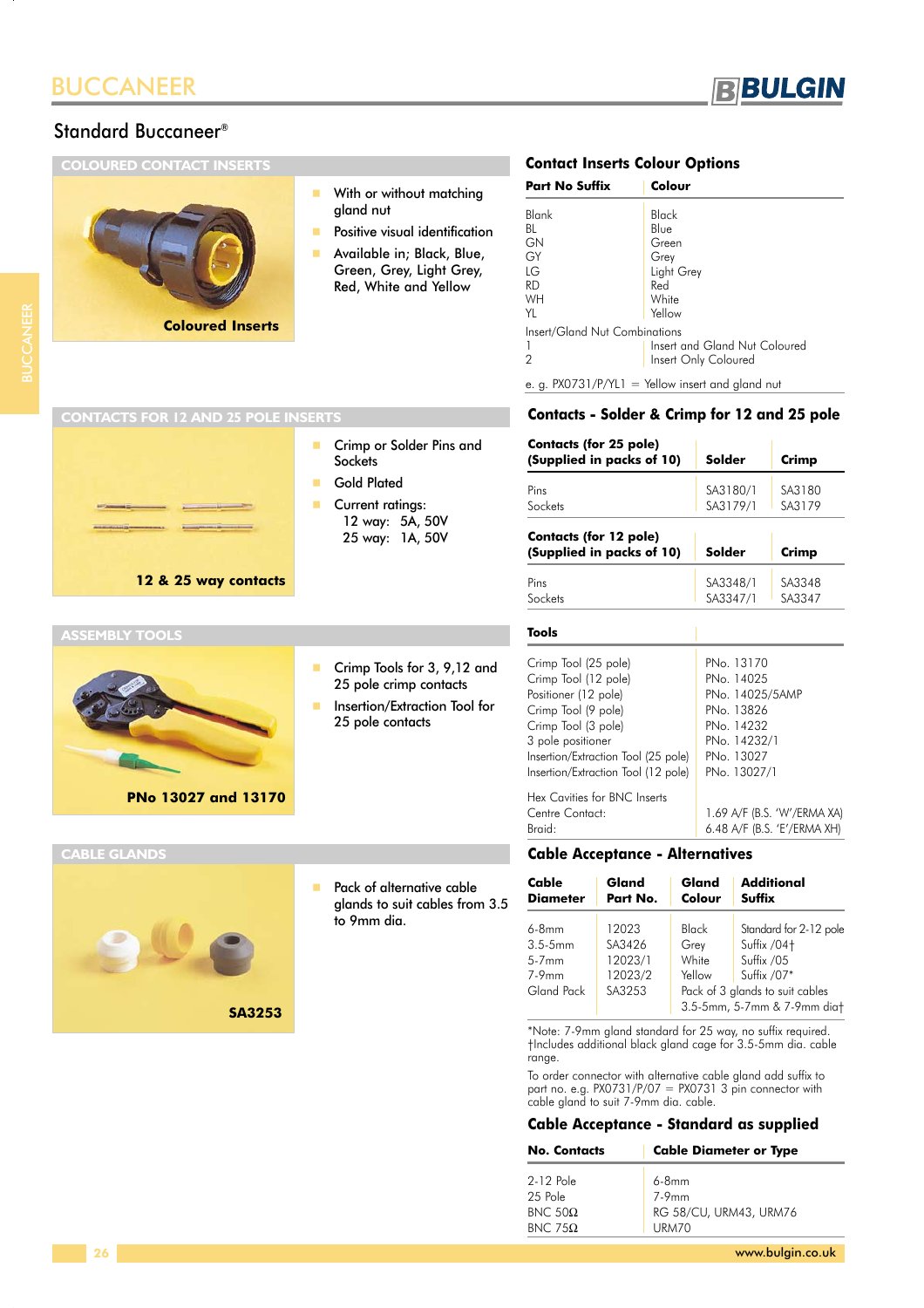

# Standard Buccaneer®

### **SEALING CAP/ASSEMBLY TOOL**



- - Maintains IP68 Rating of Unmated Connectors
- - Can be used to remove Inserts
- - PX0734 for Flex Cable **Connector**
- - PX0733 for In-line Flex, Front Panel, Bulkhead and Flange mount connectors
- - PX0711 for PCB and Rear Panel Mount connectors





- - Protects Rear of the Connector
- - Flammability Rating UL94V-0
- - Fits Front Panel Mount Versions only





- - Gives Extra Support to the Cable
- - Suitable for 5-7mm and 7-9mm Cable Diameters

# 12237 provides additional cable support. Suitable for 5-7mm and 7-9mm cables.

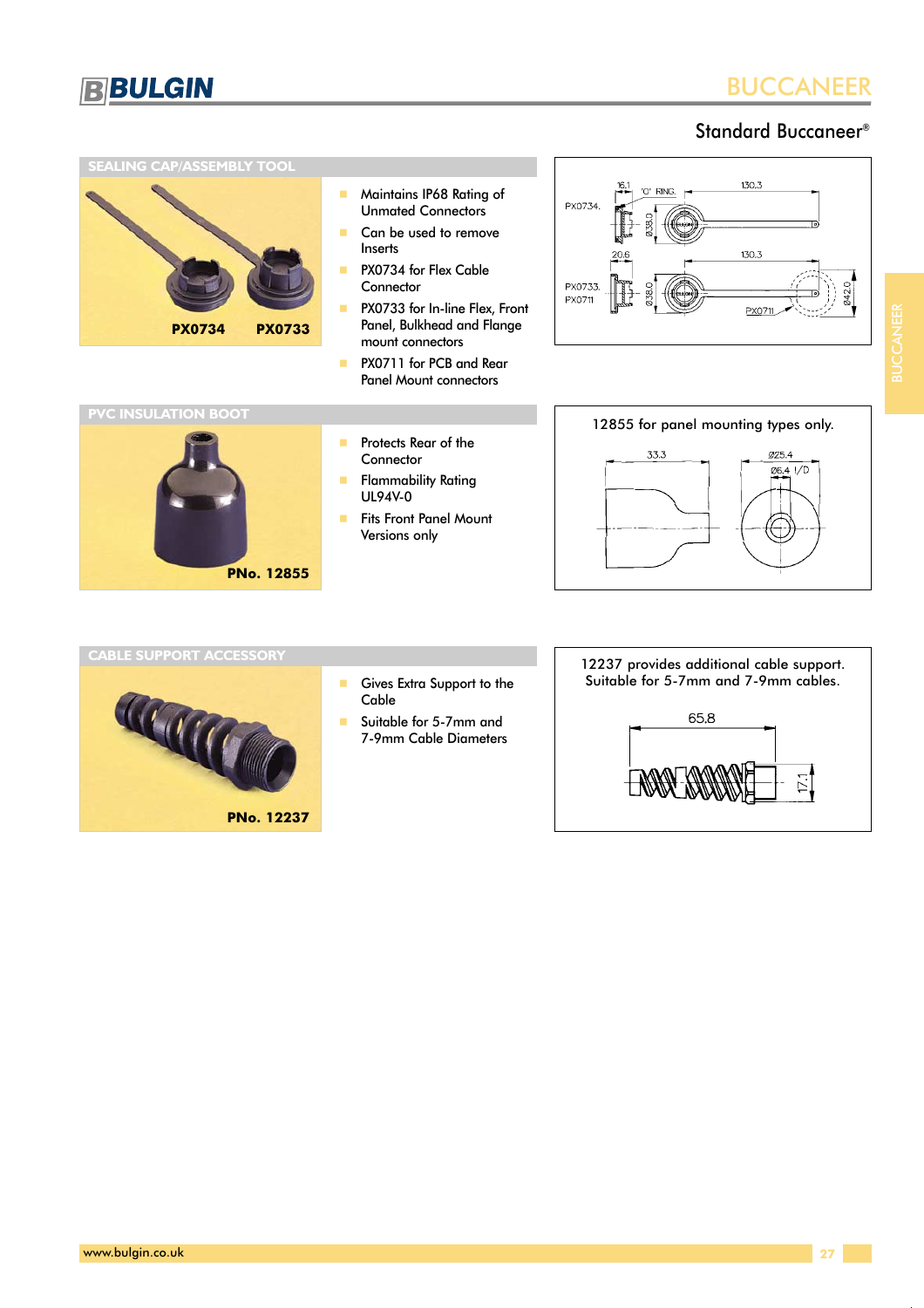

# Standard Buccaneer®

| PX0xxx / x / xx / xx<br><b>Body Styles</b>                                                                                                                                                                                                                                                                                                                                                                                                                                                                                                                                                                                                                                                                                                                    |  |
|---------------------------------------------------------------------------------------------------------------------------------------------------------------------------------------------------------------------------------------------------------------------------------------------------------------------------------------------------------------------------------------------------------------------------------------------------------------------------------------------------------------------------------------------------------------------------------------------------------------------------------------------------------------------------------------------------------------------------------------------------------------|--|
|                                                                                                                                                                                                                                                                                                                                                                                                                                                                                                                                                                                                                                                                                                                                                               |  |
| <b>Contacts Type</b><br>$P = Pin$<br>$S = S$ ocket                                                                                                                                                                                                                                                                                                                                                                                                                                                                                                                                                                                                                                                                                                            |  |
| Cable Acceptance or PCB/Rear Panel Mounting -<br>Flex Cable and In-line Flex Connectors cable acceptance use:<br><b>Blank</b> = 6-8mm (Black) standard for 2-12 pole<br>$04 = 3.5 - 5$ mm (Grey)<br>$05 = 5.7$ mm (White)<br>$\textbf{07} = 7$ -9mm (Yellow) (standard for 25 way, no suffix required)<br>PCB (PX0707) and Rear Panel Mount connectors (PX0708 and PX0709) use:<br>$02 = 2$ pole<br>$03 = 3$ pole<br>$04 = 4$ pole<br>$06 = 6$ pole<br>$07 = 7$ pole<br>$09 = 9$ pole<br>$12 = 12$ pole<br>$25 = 25$ pole<br>Front Panel, Bulkhead and Flange Mount - not required:<br><b>Insert/Gland Nut Colour</b><br><b>Blank</b> = Black $LG$ = Light Grey<br>$BL = Blue$<br>$RD = Red$<br>$WH = White$<br>$GN = Green$<br>$GY = Grev$<br>$YL = Y$ ellow |  |

### Insert/Gland Nut Colour Combination

**1** = Insert and Gland Nut Coloured

**2** = Insert only Coloured

### Examples:

PX0707/P/06= PCB Panel connector, pin contacts, 6 pole PX0731/S = Flex Cable connector, socket contacts, 3 pole PX0732/P/07/BL2 = In-Line Flex Cable connector, pin contacts, 3 pole, 7-9mm cable acceptance, blue insert

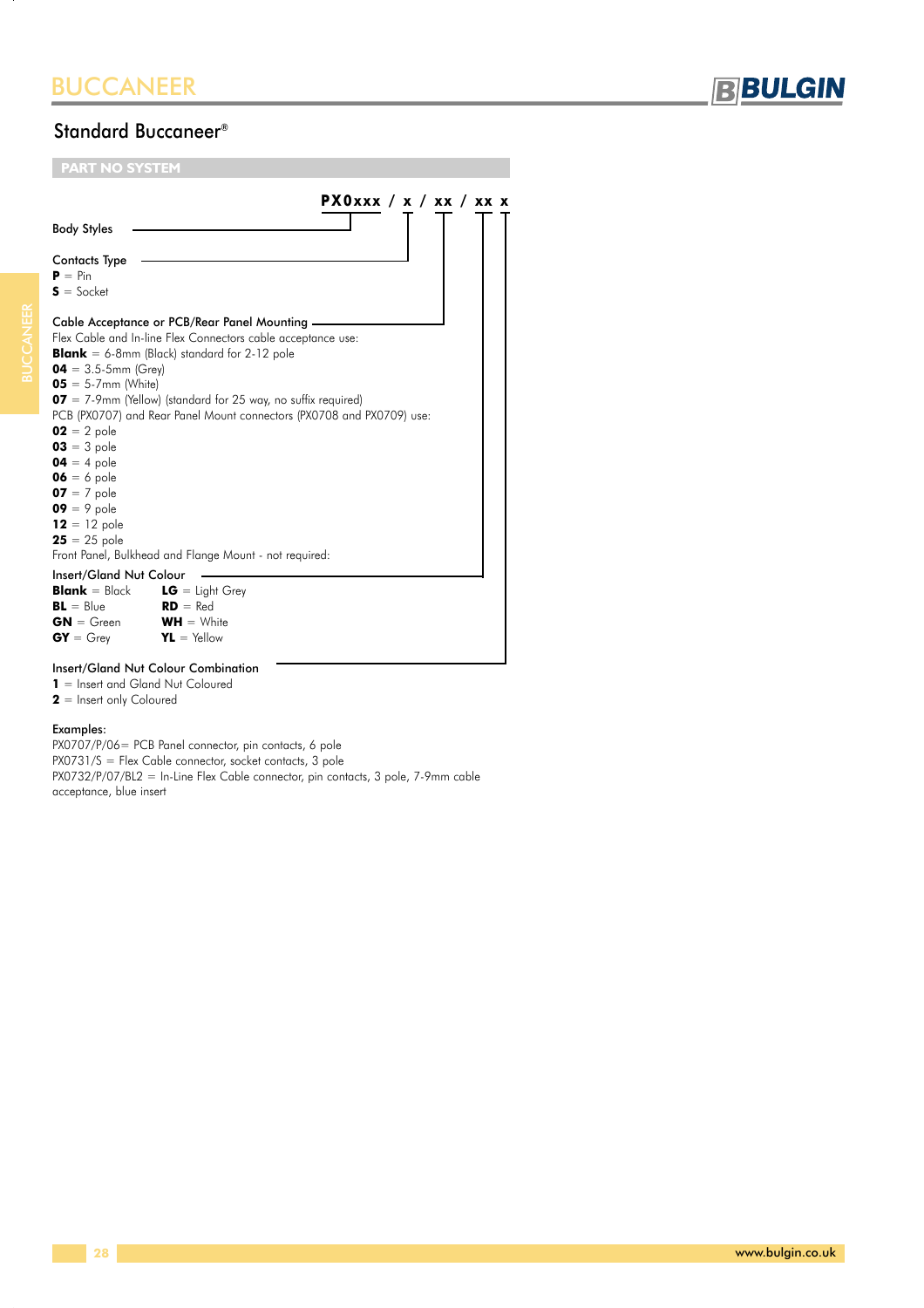

### **SPECIFICATION**

# BUCCANEER

# Standard Buccaneer®

| <b>Electrical:</b>                                                                               |                                                                                                                                          | Mechanical:                                                                                                              |                                                                                                                                                           |
|--------------------------------------------------------------------------------------------------|------------------------------------------------------------------------------------------------------------------------------------------|--------------------------------------------------------------------------------------------------------------------------|-----------------------------------------------------------------------------------------------------------------------------------------------------------|
| No. Poles:                                                                                       | $2, 3$ 4<br>12<br>6, 7, 9<br>25                                                                                                          | Sealing:                                                                                                                 | IP68, BS 5490 : 1977 Tested @                                                                                                                             |
| Current Rating:                                                                                  | 3A<br>5A<br>5A<br>10A 6A<br>1A                                                                                                           |                                                                                                                          | 1.054kg/sq.cm. (15lb/sq.in.) 10m depth for<br>2 weeks.                                                                                                    |
| Voltage Rating (ac/dc):                                                                          | 250V 250V<br>250V 150V 50V<br>50V                                                                                                        |                                                                                                                          | BSEN 60529: 1992 Tested @ 9.84kg/sq.cm.<br>(140lb/sq.in.) 100m depth for 12 hours.                                                                        |
| Contact Resistance:                                                                              | $<$ 10m $\Omega$ (2-9 Pole)<br>$<$ 5m $\Omega$ (12 Pole)<br>$<$ 5m $\Omega$ (25 Pole)                                                    | Cable Acceptance:<br>2-12 Pole - standard gland:                                                                         | 6-8mm dia                                                                                                                                                 |
| Insulation Resistance:                                                                           | >10 <sup>4</sup> MΩ @ 500V d.c. (2-9 Pole)                                                                                               | 2-12 Pole - alternative glands:<br>25 Pole - standard gland:                                                             | 3.5-9mm dia<br>7-9mm dim                                                                                                                                  |
| AC Breakdown voltage:                                                                            | 4kV Pole - Pole (2-9 Pole)<br>6kV Poles - Panel (Low Profile Flange<br>and Panel Types - 2-9 Pole)<br>7.5kV Poles - Panel (Other Types - | 25 Pole - alternative glands:<br>$BNC$ 50Ω:<br>BNC 75Ω:                                                                  | 3.5-7mm dim<br>RG 58/CU, URM43 & URM76<br>URM70                                                                                                           |
|                                                                                                  | $2-9$ Pole)                                                                                                                              | Contact Accommodation:<br>2 and 3 pole screw terminals:                                                                  | 4mm <sup>2</sup> (12AWG) max                                                                                                                              |
| Operating Temp. Range:                                                                           | $-20^{\circ}$ C to $+70^{\circ}$ C                                                                                                       | 3 pole crimp:                                                                                                            |                                                                                                                                                           |
| Approvals:                                                                                       | <b>AT @</b><br><br>Approvals pending: 3 way crimp,<br>12 way, PX0707 & PX0709                                                            | 4, 6 and 7 pole:<br>9 pole:<br>12 pole:<br>25 pole:                                                                      | $1.5$ mm <sup>2</sup> ( $16$ AWG) max<br>0.12-0.21mm <sup>2</sup> (24-26AWG)<br>0.32mm <sup>2</sup> (22-26AWG) max<br>0.12-0.21mm <sup>2</sup> (24-26AWG) |
| <b>Material:</b>                                                                                 |                                                                                                                                          | Terminations:                                                                                                            |                                                                                                                                                           |
| Body Mouldings:<br>Inserts (2-25 pole):<br>Contacts:<br>Screw Terminal:                          | Glass Filled Polyamide UL94HB<br>Polyamide UL94V-0<br>Brass, Nickel Plated                                                               | 2-7 Pole:<br>3 Pole:<br>9 Pole:<br>12 Pole:<br>25 Pole:                                                                  | Screw Terminals<br>Screw Terminals & Crimp<br>Crimp Contacts<br>Crimp & Solder Contacts<br>Crimp & Solder Contacts                                        |
| Crimp (9 pole):<br>Crimp/Solder $(12 + 25$ Pole):<br><b>BNC</b> inserts:<br><b>BNC</b> contacts: | Copper Alloy, Tin Plated<br>Copper Alloy, Gold Plated<br>$(0.1 \mu m$ on Nickel)<br>Brass, Nickel Plated<br>Brass, Silver Plated         | Tightening Torques:<br>Flex Mounting/In-Line:<br>Panel Mounting:<br>Surface/Bulkhead and Low<br>Profile Flange Mounting: | Gland Nut; 1.13Nm (10lbf.in.)<br>Rear Fixing Nut; 1.7Nm (15lbf.in.)<br>4 Fixing Screws (using washers supplied)<br>0.34Nm (3lbf.in.)                      |
| <b>RoHS</b>                                                                                      | Compliant                                                                                                                                | Sealings Caps/Locking Ring:                                                                                              | 1.13Nm (10lbf.in.)                                                                                                                                        |

# **PCB LAYOUTS**

### **Sockets**

Contact Nos viewed from rear of panel



### **Pins**

Contact Nos viewed from rear of panel